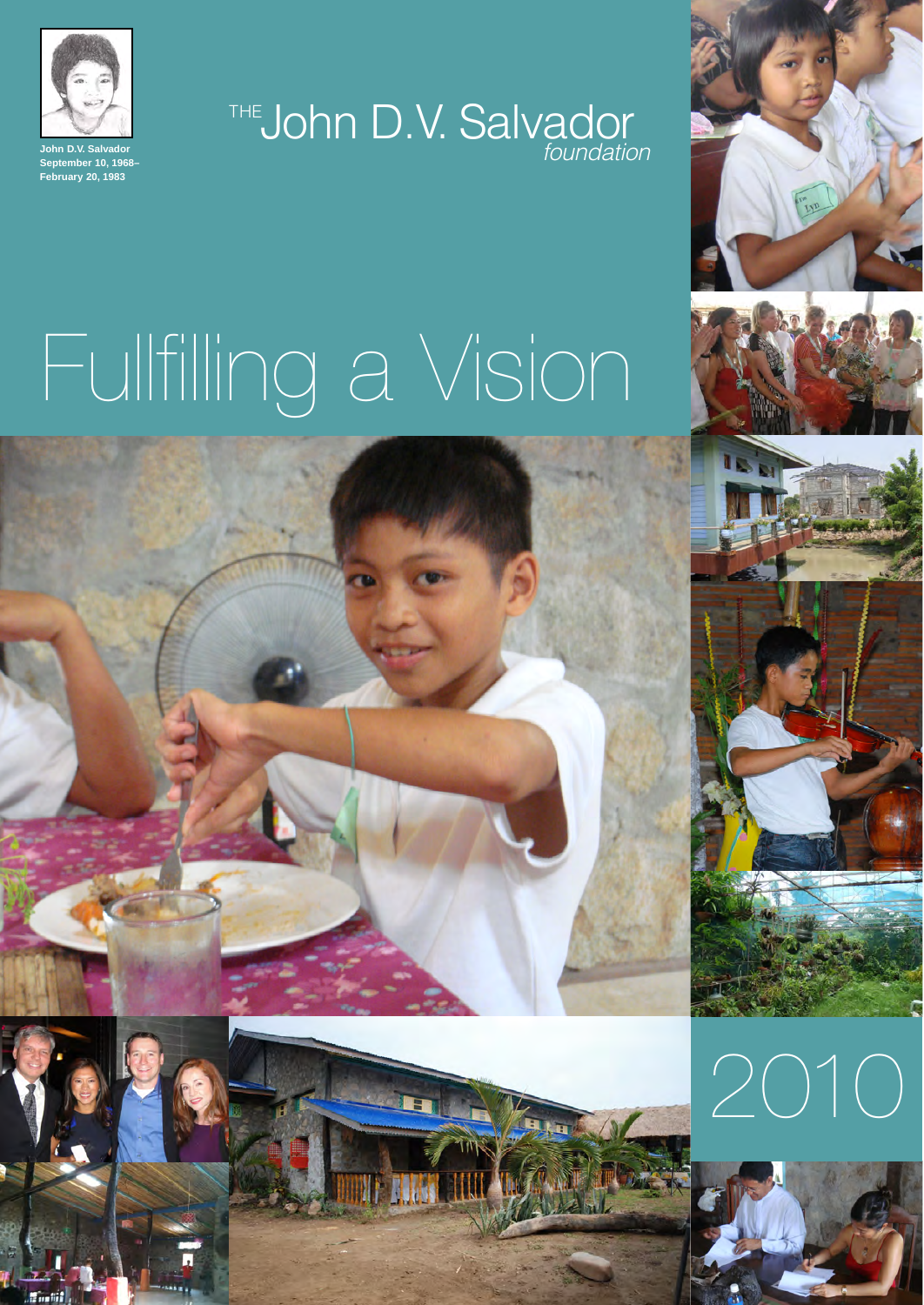## Help Springs Eternal

DEAR FRIENDS OF ST. MARTIN DE PORRES,

Our heartfelt gratitude and greetings to the John D.V. Salvador Foundation on its 5th Anniversary! On behalf of the children, the St. Martin house parents and staff, and myself I send our thanks for sharing our determination to help the poorest of the poor and believing in our missionary endeavor. When I look at how much we have achieved in five years, I know for sure that ours is a partnership blessed by God.

Rising out of a quiet rice paddy, St. Martin de Porres Children's Village stands now as a monument to the generosity that has made all the good things that have come to our children possible: their dormitories, the van that drives them to school, the dining–recreational hall where they gather for meals and fellowship, the greenhouses where their organic vegetables are grown, not to mention the salaries of the cook and in-house social workers who provide them with nutritional and emotional sustenance.

For all of these fixtures of SMDP life, we have the JDVSF and its

generous supporters to thank. But just as valuable as this material support is the friendship and constancy the JDVSF extends to us, always ensuring that the St. Martin community is safe and secure amidst the challenges—be they typhoons or floods—that come and go. You have helped us make enormous changes in our children's lives, supporting us in every way to make them whole again. In doing so, the JDVSF and its supporters have assumed a quasi parental role in their lives. The children feel a special kinship for all those who keep their interests and well being in mind and understand that they can repay

your generosity by being good citizens of the world and showing others the genuine love and concern you have modeled for them. The friendship built among us is a treasure.

The members of the St. Martin community look forward to a lifetime of friendship as we continue to reach out, reform, and give hope to those in need. -FATHER BOYET



## A Note From the Treasurer

I AM PLEASED TO REPORT THAT despite continuing market turbulence, JDVSF revenues in 2009-2010 totalled USD200,453, 5.2 percent higher than the year's before. While corporate donations were lower, we increased our revenues via fund-raising activities in London and our first benefit in New York.

In the past fiscal year, administrative costs (driven by higher bank service charges) rose 2.56 percent to USD8,836.08, yielding an efficiency ratio of 4.01 percent, just shy of our



3 percent target. The JDVSF contributed USD124,436.00 to Saint Martin de Porres, primarily for the construction of a dining hall, two resident social worker salaries, and furnishings for the kitchen and cottages.

The primary focus of our 2010-2011 spending will be the construction of a Manila residence for SMDP graduates in vocational training. We expect final cost estimates in the first quarter of 2011. The budget for 2010– 2011 will be left unchanged at USD200,000. —H UGO B ANZIGER , Treasurer

### Milestones: A Changing Landscape and Healing Hearts

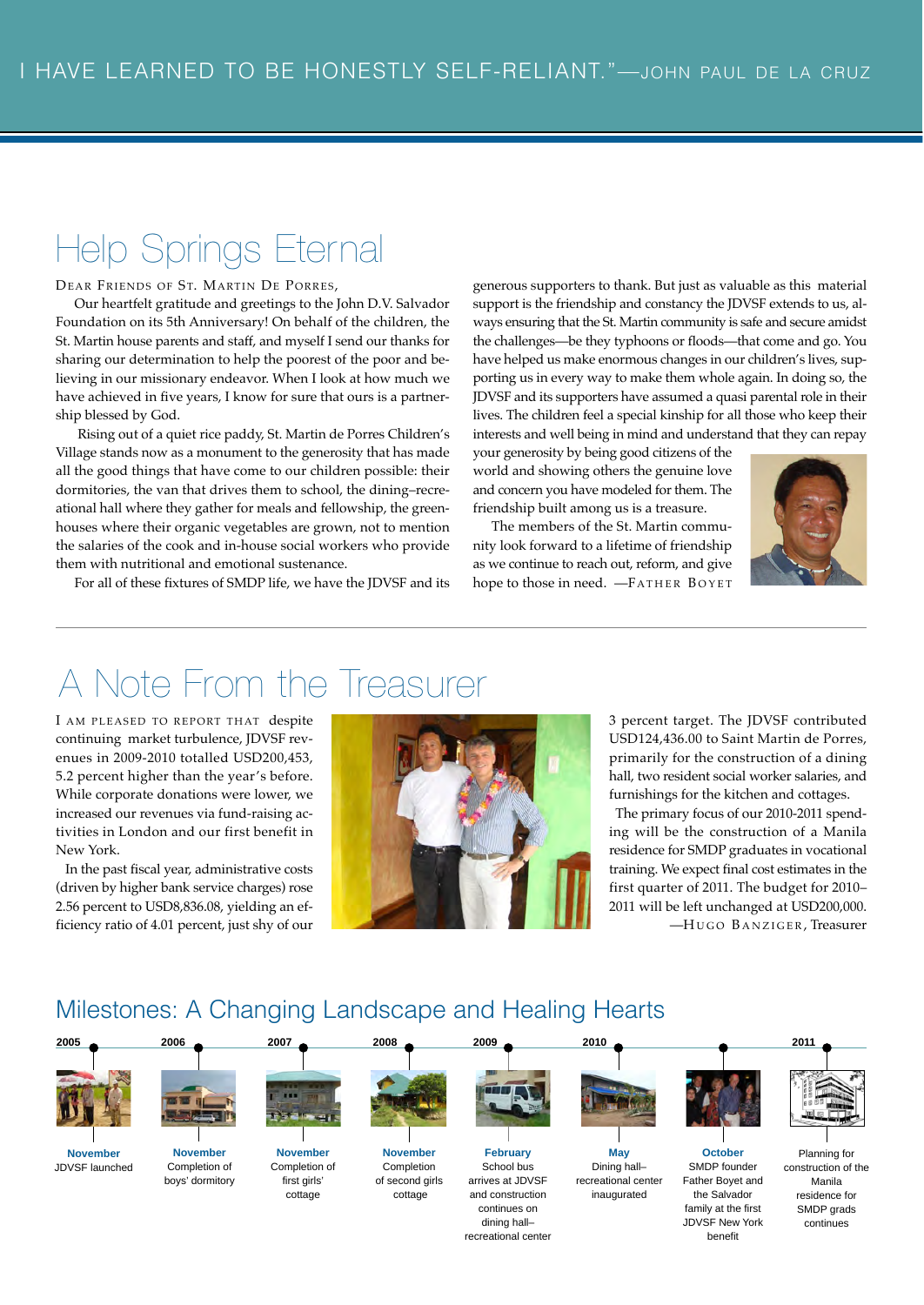## Wisdom Comes of Maturity and Hope **The John D.V. Salvador**



DEAR FRIENDS,

In 2010 we marked the five-year anniversary of the John D.V. Salvador Foundation (JDVSF). Back in 2005, we set out to interrupt the cycle of poverty and abuse that all too often entraps at-risk children. Five years on, I can safely say that the former street children now living happily at the St. Martin de Porres (SMDP) Children's Village that you helped build have escaped the grip of misfortune. I could tell you how far the young residents of SMDP have come from their lives as squatters on the streets of Manila. But I'd rather let John Paul Dela Cruz, who was just 11 when he came to SMDP, tell you himself:

I *was a feeble child living in a squatter's area with my family with little on my mind but playing with my friends. We had next to nothing but things weren't so bad as they became once my father was jailed for a crime he did not commit. Then everything turned difficult. My mother could not support us anymore, so my siblings and I stopped going to school so we could collect metal scraps and empty bottles or discarded vegetables to sell so we wouldn't starve. I sometimes saw my mother secretly crying in the corner because of our struggles. She wanted us to finish school and felt life would be wasted if we did not.*

*That's when God sent Father Boyet to help us. He brought my siblings and me to live at St. Martin de Porres in May 2003. And there, with his guidance and support, we returned to school, began to heal, and plan for a productive future. Today I am living a life I could never have imagined before St. Martin. I'm now in my 2nd year as an accounting student at Philippine School of Business Administration in Quezon City and I live in housing provided by St. Martin supporters. I have learned to be honestly self-reliant and, above all, thank God always for all the kind people who believe in me. I am learning a lot through your help.*

We at the JDVSF have learned a lot too. When we first began we knew it was imperative to provide children who had nothing with the physical comforts of home. So, in only five years, we have built a boys' dormitory, cottages for the girls, and a fishpond and vegetable garden that the children tend to put food on their table. This past year, we added a dining/recreational hall-kitchen complex that now

allows the 80-strong members of the SMDP community to gather together as one for the first time. While it was clear to us that the SMDP kids were thriving in their new physical surroundings, we realized that in order to fully heal they needed dedicated support. Hence, we, with your help, now fund two full-time resident social workers as well as a cook who has freed the house parents to focus fully on the growing SMDP community.

This past year was full of milestones. The fall was quite busy, with two fundraising events, one in London, and our very first in New York, which was made all the more special by the fact that SMDP founder Father Boyet was on hand to speak with attendees about the wonders JDVSF supporters have worked in the lives of the children. We also took important steps toward initiating the



John Paul B. Dela Cruz

final phase of our work on behalf of SMDP. As you all know, five years is a long time in the life of a child, and we have only to look at the kids who were but young teenagers when the JDVSF first visited SMDP to realize that soon they will be old enough to leave. To make sure they can make that crucial transition, we are moving ahead with plans to build a residence in Manila to safely shelter SMDP graduates—supervised by house parents and social workers—while they pursue vocational training. We feel confident that this final investment in their lives will ensure that the children who were living on the streets only five years ago will go on to honest, happier, productive, and safe independence once they leave our care.

The JDVSF Board of Directors expresses its heartfelt gratitude to our supporters for their generous contributions, our volunteers for their time and effort, and our corporate donors such as Deutsche Bank Asia Foundation, and KPMG for their unwavering support. Over the coming year, we will work tirelessly to maximize your impact on those who came from nothing but now have the support to make something of their lives—and all of us proud.

With my best wishes and respect,

 $ML \sim$ 

M. Lizelle Salvador, *Chairman*

## **Foundation**

A commitment to give atrisk children the opportunity to thrive.

#### **The Mission**

As children grow, they enrich the lives of those around them, and once they mature they have the chance to make a difference. But in order to fully develop this potential, children need and deserve a healthy, secure, and supportive environment. The John D.V. Salvador Foundation (JDVSF) works to establish, fund, and support programs to benefit children who, without the consistent care of loving parents, might fall victim to the poverty, disability, and abuse that could thwart development of their innate, unique gifts.

#### **BOARD OF DIRECTORS**

M. Lizelle Salvador, *Chairman* Carmelita H. Salvador, *Director and Vice Chair* Hugo Bänziger, *Treasurer* Eunice Cheng Chua, *Assistant Director, Development* Ellen C. Goodridge, *Executive Director, Operations* Marion H. Hart, *Executive Director, Communications* Hayley Callahan, *Foundation Secretary*

#### **CONTACT US**

info@jdvsfoundation.org www.jdvsfoundation.org

#### **USA**

The John D.V. Salvador Foundation P.O. Box 1093 New York, New York 10276 USA Tel. +1.212.529.1225 Fax. +1.718.502.9206

#### **UNITED KINGDOM**

The John D.V. Salvador Foundation P.O. Box 54341 London W2 7UT UNITED KINGDOM Tel. +44.(0)207.096.0349 Fax. +44.(0)207.096.0705